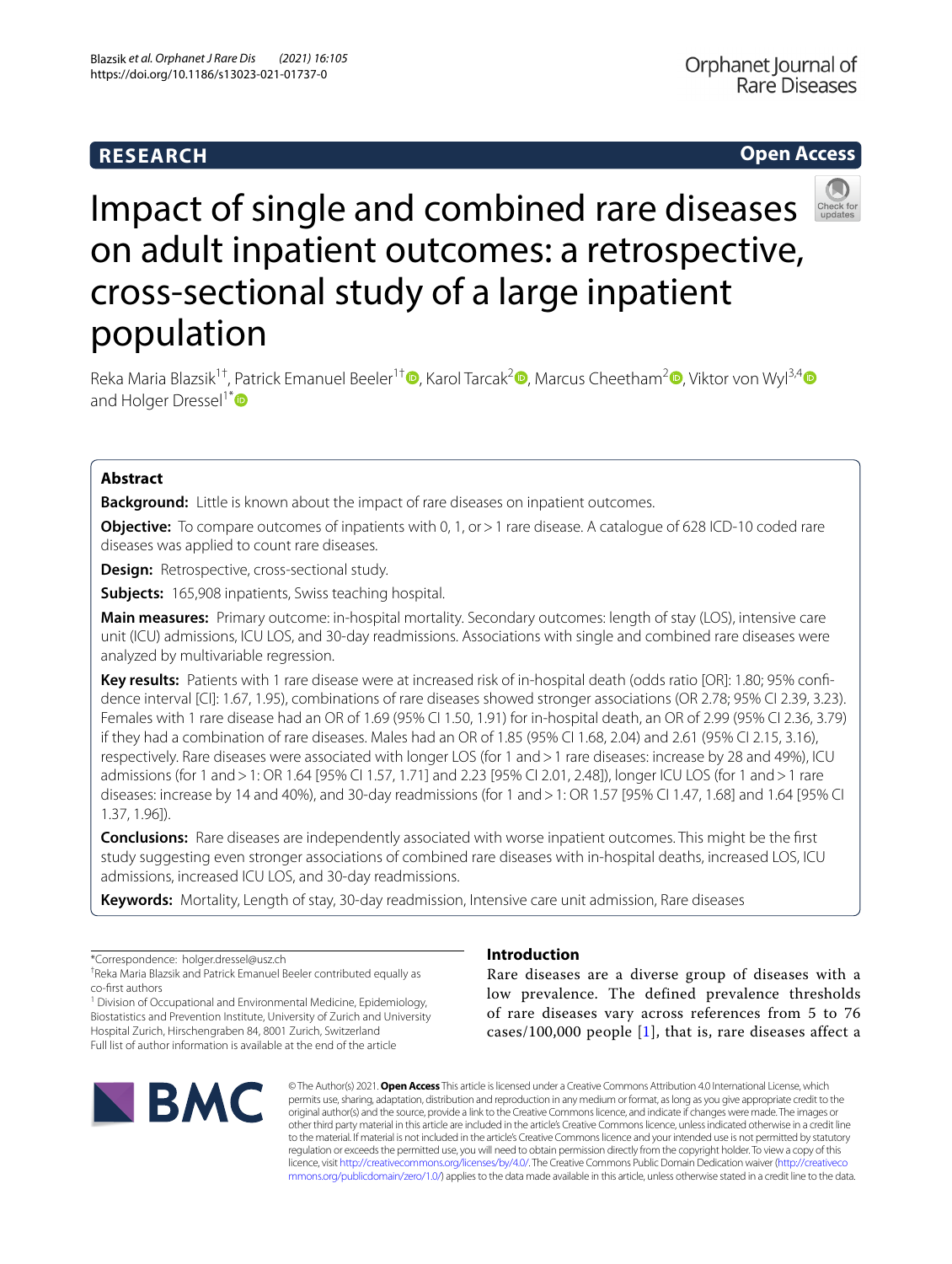small fraction of the population. Respective estimates range from 3.5–6.2% [[2,](#page-6-1) [3](#page-7-0)] for the general population [[4,](#page-7-1) [5](#page-7-2)].

From an epidemiological and clinical viewpoint, rare diseases share some characteristics and challenges [\[2](#page-6-1)] that are fundamentally different from those of more common diseases [[6\]](#page-7-3). Patients with rare diseases are geographically widely dispersed, there is a scarcity of clinical expertise and expert centers [[6\]](#page-7-3), the patients frequently face misdiagnosis and diagnostic delays [[7\]](#page-7-4), and many rare diseases are incurable to date [[8](#page-7-5)].

The fraction of studies into general health indicators and clinical outcomes (i.e., mortality or health-care utilization) of rare diseases in comparison with more frequent conditions is rather small [\[9\]](#page-7-6). Some research groups found a disparity between the few patients with rare diseases and their high combined healthcare costs [[10](#page-7-7), [11](#page-7-8)]. In general, however, little is known about the clinical impact of rare diseases among inpatients. To our knowledge, no study investigated the effect of combinations of rare diseases on clinical outcomes in the inpatient setting.

Therefore, we examined the impact of the presence of single rare diseases and combinations of rare diseases on inpatient outcomes, focusing on generalizable clinical end points and healthcare utilization. In this context, we studied associations of rare diseases with (i) in-hospital mortality, (ii) increased length of stay (LOS), (iii) intensive care unit (ICU) admissions, (iv) increased ICU LOS, and (v) 30-day readmissions.

## **Methods**

#### **Design and study period**

We conducted a retrospective, cross-sectional study of routinely prospectively collected electronic health record data of all patients discharged from a Swiss teaching hospital between August  $1<sup>st</sup>$ , 2009 and August  $31<sup>st</sup>$ , 2017. The present investigation used completely anonymous data and conformed with the local law and the ethical review and research policies. Our study adhered to the STrengthening the Reporting of OBservational studies in Epidemiology (STROBE) guidelines [[12](#page-7-9)].

## **Setting**

The study was performed at a Swiss tertiary care academic medical center with approximately 850 beds and over 35,000 admissions per year. It covers all clinical specialties except orthopedic surgery and pediatrics. Our dataset was derived from a hospital caring for adult patients, and we therefore measured the impact of rare diseases on adult inpatient outcomes, independent of when in the patient's life the rare disease originated.

#### **Participants with their stays and diagnoses**

As shown in Fig. [1,](#page-2-0) we included all adult patients (aged  $\geq$  18) who had at least one hospital stay during the study period, and only stays with at least one diagnosis were considered.

Two thirds of the patients (110,880patients) stayed once in the institution during the study period, whereas the remaining third (55,028patients) had two or more stays. In respect of the latter group of inpatients who stayed multiple times, the analyzed stays were *randomly* selected to avoid selection bias and to prevent prevalence errors due to patients with rare diseases who stayed multiple times. Thereby we ended up analyzing a total of 165,908 patients with one stay each.

The physicians in charge of the patients assigned and updated all diagnoses over the course of the hospital stay. After discharge of the patients, professional coders assigned ICD-10 codes to each diagnosis (ICD: International Classifcation of Diseases, WHO, Geneva, Switzerland).

#### **Main outcomes and measures**

The primary outcome was the association of rare diseases with in-hospital mortality. All 165,908 patient stays were considered in this analysis.

We analyzed four secondary outcomes. The first one addressed was the association of rare diseases with ICU admissions. For all remaining secondary outcomes, stays during which the patient died were excluded. Additional secondary outcomes analyzed were LOS (i.e. LOS in the hospital if not otherwise specifed), the LOS in the ICU, and readmissions within 30 days after patient discharge.

For the outcome LOS in the ICU, only stays that featured ICU admissions were considered. For the outcome 30-day readmission, only stays with complete information in respect of the number of previous stays within the past two years before admission as well as complete information on potential readmission events were considered [[13\]](#page-7-10).

## **Exposure**

The exposure of interest was the presence of either a single rare disease or a combination of rare diseases. To identify patients with at least one rare disease and to count the total number or rare diseases per patient, we assembled a broad catalogue of ICD-10 coded rare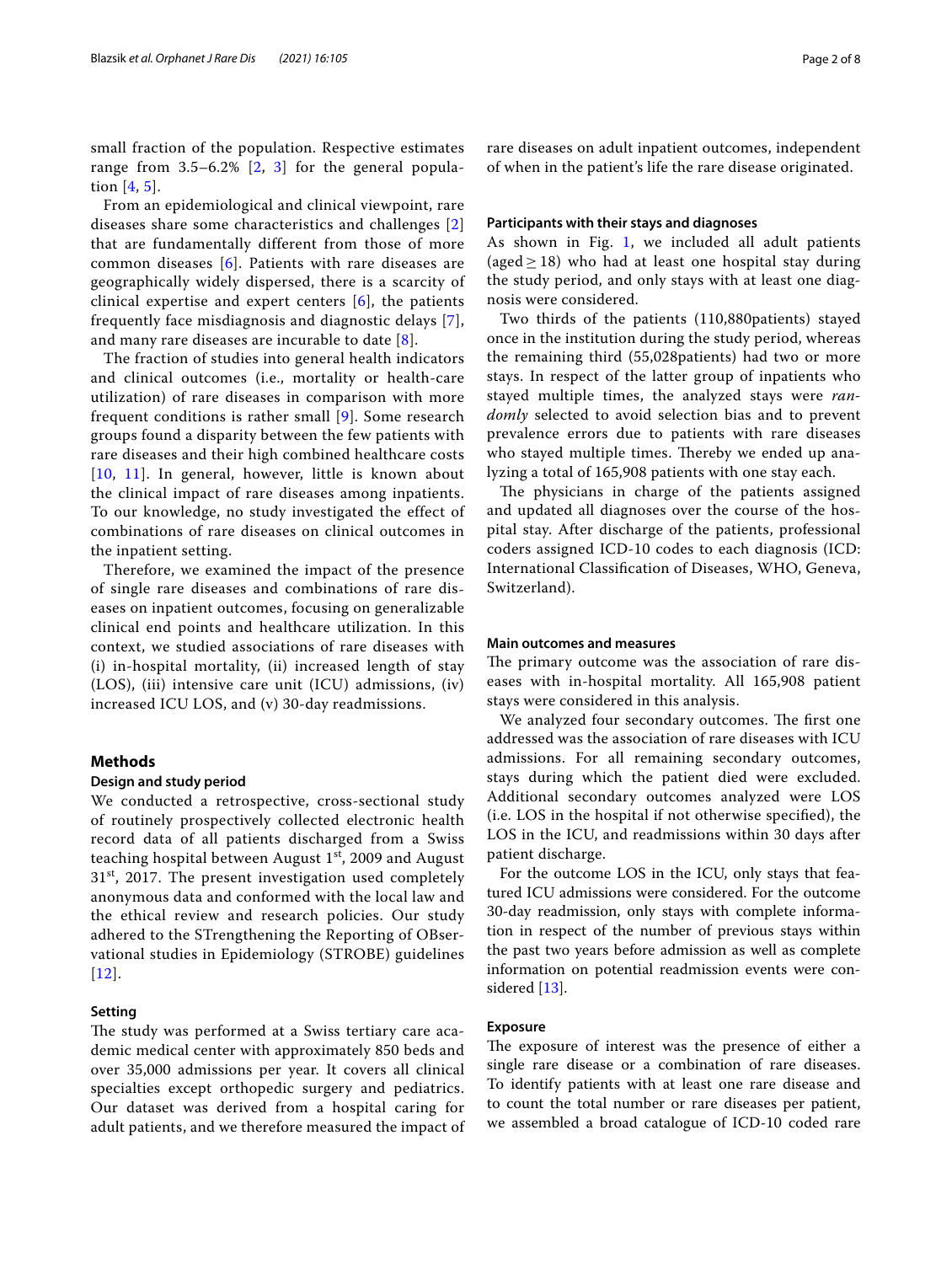

<span id="page-2-0"></span>diseases. The sources, developmental steps and iterative improvements of that catalogue is detailed below.

## **Catalogue of ICD‑10 coded rare diseases**

The Orphanet/Orphadata websites provide a catalogue with more than 10,000 rare diseases, of which 8,015 are mapped to a total of 2,075 distinct ICD-10 codes [[14](#page-7-11)[–17](#page-7-12)]. Of those ICD-10 codes, the most frequently found in our study population was E11.9, supposedly coding for *Maturity Onset Diabetes of the Young* (MODY) according to Orphadata. In fact, however, E11.9 officially codes for *Type 2 diabetes mellitus without complications*, which is not rare. We therefore checked whether Orphadata's descriptions of their ICD-10 codes were equivalent to the official WHO descriptions of the respective ICD-10 codes.

All confrmed ICD-10 codes were then added to the previously published catalogue by Walker et al. [\[11](#page-7-8)]. Thereby, we were able to expand the latter by 160 rare diseases, among them 79 rare infectious diseases that were originally excluded. Further steps to improve the new catalogue were performed. Codes were truncated to three or four digits if possible, e.g. Q05.0 to Q05.9 were covered by Q05 *Spina bifda* and therefore replaced by that single code.

All codes in the new catalogue were considered as "wildcards" that can ft in longer, more specifc ICD-10 codes found among our inpatients, but not vice versa: On the one hand, the ICD-10 codes of our study population's diagnoses were truncated to match the catalogue codes (e.g. if a patient had the code D57.1 *Sickle-cell anaemia without crisis*, that code would be truncated to D57 in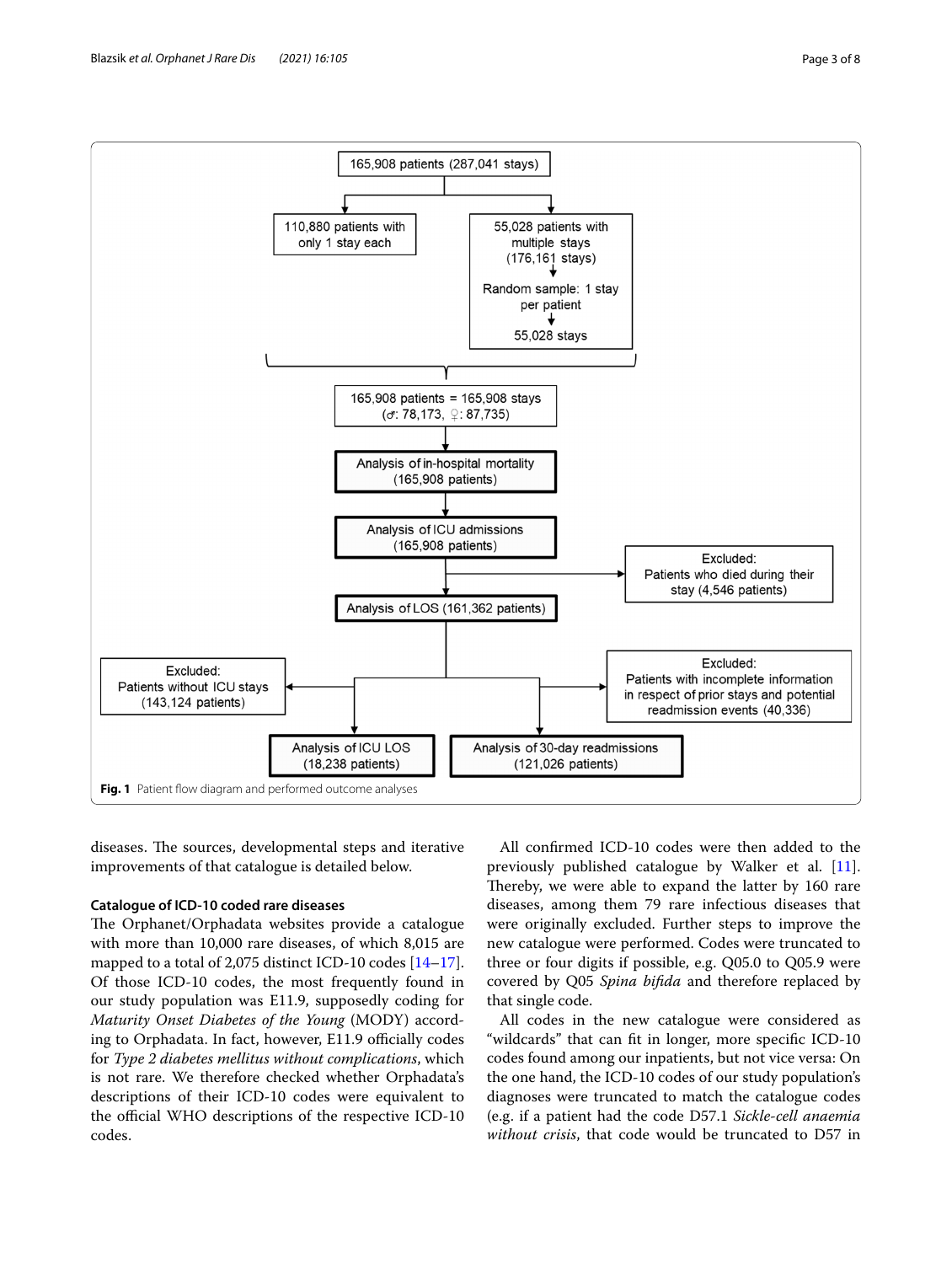order to match the catalogue code D57 *Sickle-cell disorders*, and the patient would thus be considered as having a rare disease). On the other hand, the catalogue codes were never truncated to match the study population's ICD-10 codes (e.g. if a patient had the code A92 *Other mosquito-borne viral fevers*, the catalogue code A92.4 *Rift Valley fever* would not be truncated to A92, hence the patient's code would not match and the patient would not be considered as sufering from *Rift Valley fever*).

Finally, with a commonly used threshold for the general population [[1\]](#page-6-0), we conservatively double-checked in detail all codes with a prevalence among our inpatients of  $\geq$  1/2,000, which triggered further fine-tuning, e.g. the codes subsumed under *Cranial neuralgia* in the Walker catalogue (G50 to G53) received their official WHO descriptions instead.

Of a total of 628 distinct ICD-10 coded rare diseases in our new catalogue (Additional fle [1:](#page-6-2) available with this publication as online supplementary material), 437 (70%) were found at least once in the study population. The patients were grouped into three categories based on the number of rare diseases they had  $(0, 1, >1)$ .

#### **Co‑variables**

All regression models were adjusted for age group, sex, the calendar year of hospital discharge, and diagnosis count of non-rare diseases [[18\]](#page-7-13) to control for disease burden. The readmission analyses controlled for the number of previous stays in the past two years and for the LOS, in addition to the co-variables mentioned.

#### **Statistical analysis**

For descriptive analyses, categorical variables are presented as counts and percentages. Continuous variables with non-normal distributions are presented as medians and interquartile ranges. For the ICU LOS, due to the usually very low number of days in the ICU, we additionally present the mean (with standard deviation). Chisquared tests were used to compare categorical variables, Kruskal–Wallis tests to compare continuous variables between patient groups.

Associations of single or combined rare diseases with clinical outcomes were analyzed by means of multivariable logistic regression models for in-hospital mortality, ICU admissions, and 30-day readmissions, and multivariable linear regression models for LOS, and LOS in the ICU.

We used the natural logarithm to transform the skewed outcome variables LOS and LOS in the ICU, described in more detail elsewhere  $[13]$  $[13]$ . The estimated coefficients were back-transformed by exponentiation of the

coefficients. The back-transformed values can be interpreted as percentage increases or decreases.

Analyses were performed with R, version 4.0.2 (R Foundation for Statistical Computing, Vienna, Austria).

## **Results**

A total of 165,908 patients were included in our study (Fig. [1.](#page-2-0)). Table [1](#page-4-0) illustrates the baseline characteristics of the patients stratifed by their number of rare diseases. 146,804 patients had no rare diseases, whereas 19,104 (11.5%) had one or a combination of rare diseases.

### **Primary end point**

The unadjusted logistic regression model indicated an increased in-hospital mortality associated with the presence of a single rare disease (odds ratio [OR] 3.04; 95% confdence interval [CI]: 2.83 to 3.26), and with the presence of combined rare diseases (OR 6.56; 95% CI 5.74 to 7.50). After adjusting for co-variables, the multivariable logistic regression model showed that rare diseases were independently associated with in-hospital mortality (Table [2](#page-5-0)). Of note, patients with combinations of rare diseases showed substantially stronger associations with in-hospital death: Compared to patients without any rare diseases, patients with combined rare diseases had an OR of 2.78 (95% CI 2.39 to 3.23) for in-hospital death. Adjusted models for a female subgroup resulted in an increased OR of 1.69 (95% CI 1.50 to 1.91) for in-hospital death if they had a single rare disease, and an OR of 2.99 (95% CI 2.36 to 3.79) if they had a combination of rare diseases (not shown). Adjusted models for a male subgroup resulted in OR of 1.85 (95% CI 1.68 to 2.04) and 2.61 (95% CI 2.15 to 3.16), respectively (not shown).

We ran three sensitivity analyses, (i) to check whether our results would substantially difer when we adjusted for the number of stays each patient had during the study period. This resulted in OR of  $1.86$  (95% CI 1.72 to 2.01) and 2.98 (95% CI 2.55 to 3.47) for 1 and>1 rare disease, respectively (not shown). (ii) To assess the infuence of concomitant non-rare conditions, we included an interaction term "number of rare diseases" \* "number of nonrare diseases". This resulted in OR of 2.10 (95% CI 1.80 to 2.46) and 4.30 (95% CI 3.05 to 6.07), respectively (not shown). And (iii) to investigate whether the specialty of the clinical unit where patients received treatment confounded our fndings, we included an interaction term "number of rare diseases" \* "group of clinical units" (i.e. "internal medicine and related units" vs. "surgical units" vs. "other units"). This resulted in OR of 1.77 (95% CI 1.46 to 2.14) and 2.74 (95% CI 1.80 to 4.18), respectively (not shown).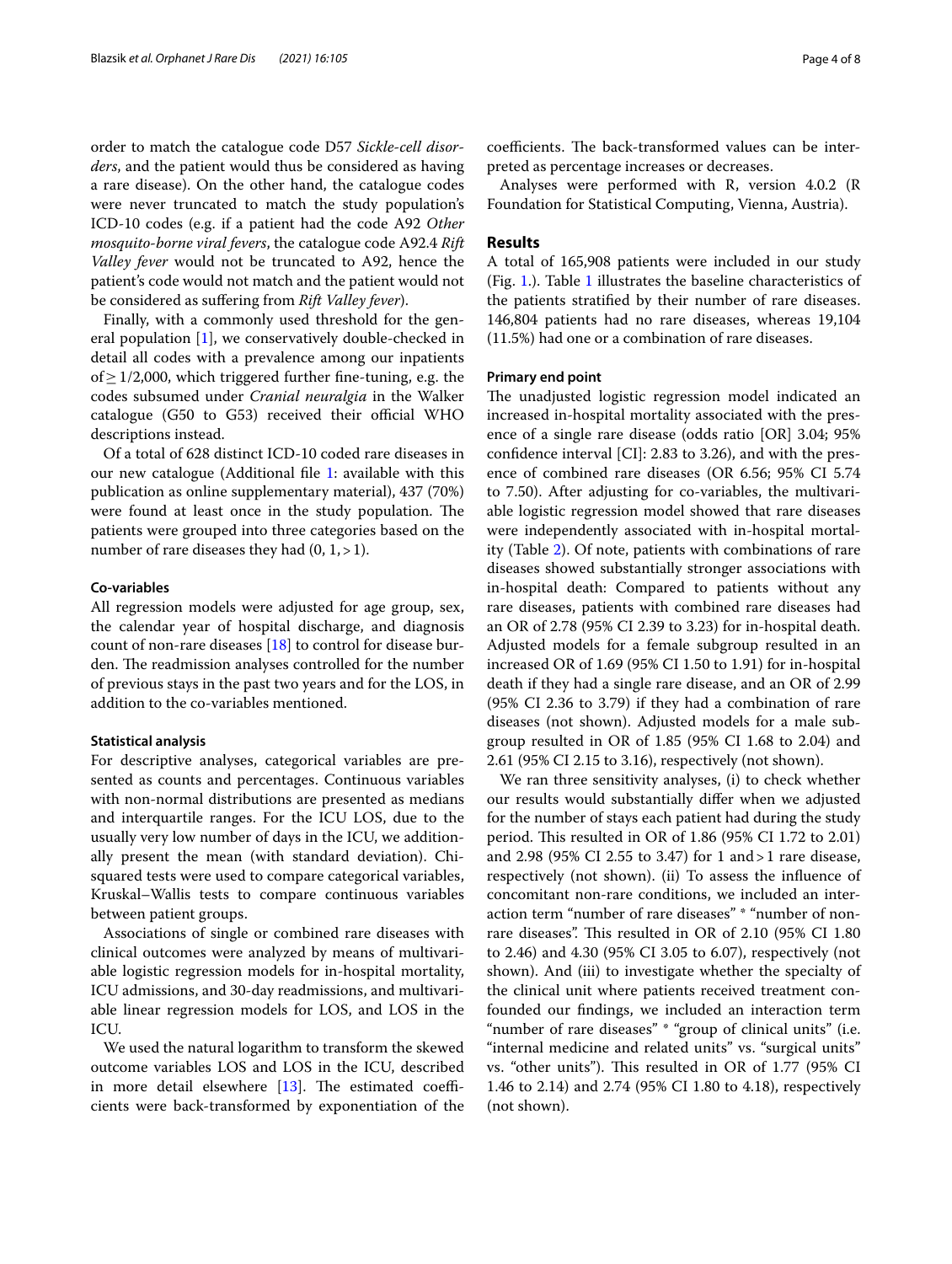## <span id="page-4-0"></span>**Table 1 The baseline characteristics of the patients stratifed by their number of rare diseases**

| Number of rare diseases per patient                                                                                | 0                     | 1                     | >1                    |
|--------------------------------------------------------------------------------------------------------------------|-----------------------|-----------------------|-----------------------|
| Number of patients per group                                                                                       | 146,804               | 17,051                | 2053                  |
| Demographics                                                                                                       |                       |                       |                       |
| Age groups (%)                                                                                                     |                       |                       |                       |
| $18 - 34$                                                                                                          | 36,084 (24.6)         | 2280 (13.4)           | 291 (14.2)            |
| $35 - 49$                                                                                                          | 32,924 (22.4)         | 2905 (17.0)           | 382 (18.6)            |
| $50 - 64$                                                                                                          | 31,883 (21.7)         | 4679 (27.4)           | 593 (28.9)            |
| $65 - 79$                                                                                                          | 31,417 (21.4)         | 5160 (30.3)           | 615 (30.0)            |
| 80 and older                                                                                                       | 14,496 (9.9)          | 2027 (11.9)           | 172 (8.4)             |
| $Sex = M$ (%)                                                                                                      | 67,557 (46.0)         | 9437 (55.3)           | 1179 (57.4)           |
| Diagnosis count, excluding rare diseases (median [IQR])                                                            | 4.00 [2.00, 7.00]     | 5.00 [3.00, 9.00]     | 8.00 [4.00, 13.00]    |
| Rare diseases                                                                                                      |                       |                       |                       |
| Certain infectious and parasitic diseases (%)                                                                      | 0(0.0)                | 516(3.0)              | 192 (9.4)             |
| Neoplasms (%)                                                                                                      | 0(0.0)                | 3035 (17.8)           | 590 (28.7)            |
| Diseases of the blood and blood-forming organs and certain disorders involving the immune 0 (0.0)<br>mechanism (%) |                       | 609(3.6)              | 159(7.7)              |
| Endocrine nutritional and metabolic diseases (%)                                                                   | 0(0.0)                | 1772 (10.4)           | 467 (22.7)            |
| Mental and behavioural disorders (%)                                                                               | 0(0.0)                | 22(0.1)               | 6(0.3)                |
| Diseases of the nervous system (%)                                                                                 | 0(0.0)                | 3357 (19.7)           | 574 (28.0)            |
| Diseases of the eye and adnexa (%)                                                                                 | 0(0.0)                | 401(2.4)              | 49 (2.4)              |
| Diseases of the ear and mastoid process (%)                                                                        | 0(0.0)                | 169(1.0)              | 30(1.5)               |
| Diseases of the circulatory system (%)                                                                             | 0(0.0)                | 1551(9.1)             | 393 (19.1)            |
| Diseases of the respiratory system (%)                                                                             | 0(0.0)                | 210(1.2)              | 57(2.8)               |
| Diseases of the digestive system (%)                                                                               | 0(0.0)                | 655 (3.8)             | 234 (11.4)            |
| Diseases of the skin and subcutaneous tissue (%)                                                                   | 0(0.0)                | 307 (1.8)             | 56(2.7)               |
| Diseases of the musculoskeletal system and connective tissue (%)                                                   | 0(0.0)                | 1659 (9.7)            | 280 (13.6)            |
| Diseases of the genitourinary system (%)                                                                           | 0(0.0)                | 78 (0.5)              | 4(0.2)                |
| Pregnancy childbirth and the puerperium (%)                                                                        | 0(0.0)                | 167(1.0)              | 6(0.3)                |
| Congenital malformations, deformations and chromosomal abnormalities (%)                                           | 0(0.0)                | 1958 (11.5)           | 460 (22.4)            |
| Symptoms, signs and abnormal clinical and laboratory findings, not elsewhere classified (%)                        | 0(0.0)                | 585 (3.4)             | 162(7.9)              |
| Outcomes                                                                                                           |                       |                       |                       |
| Number of patients who died in hospital (%)                                                                        | 3202 (2.2)            | 1082(6.3)             | 262 (12.8)            |
| 30-day readmission (%)                                                                                             |                       |                       |                       |
| No                                                                                                                 | 137,918 (93.9)        | 15,364 (90.1)         | 1819 (88.6)           |
| Unknown                                                                                                            | 1768 (1.2)            | 215(1.3)              | 29 (1.4)              |
| Yes                                                                                                                | 7118 (4.8)            | 1472 (8.6)            | 205 (10.0)            |
| Length of stay in days (median [IQR])                                                                              | 5.00 [3.00, 8.00]     | 7.00 [4.00, 14.00]    | 11.00 [5.00, 20.00]   |
| ICU admissions (%)                                                                                                 | 16,178 (11.0)         | 3987 (23.4)           | 763 (37.2)            |
| Total time spent in ICUs in days (median [IQR])                                                                    | $0.00$ $[0.00, 0.00]$ | $0.00$ $[0.00, 0.00]$ | $0.00$ $[0.00, 2.00]$ |
| Total time spent in ICUs in days (mean (SD))                                                                       | 0.44(2.70)            | 1.45(5.63)            | 3.59 (9.39)           |

All p-values < 0.001

## **Secondary end points**

Rare diseases were statistically signifcantly associated with ICU admissions, longer LOS, longer ICU LOS (Table [2\)](#page-5-0) and [3](#page-5-1)0-day readmissions (Table 3). The associations with ICU admissions, longer LOS, and longer ICU LOS were substantially stronger among patients with combinations of rare diseases.

## **Discussion**

This study suggests that the presence of rare diseases is independently associated with worse inpatient outcomes, that is, in-hospital mortality, ICU admissions, LOS, ICU LOS, and 30-day readmissions. These findings persist after controlling for the infuence of several potentially confounding factors, including demographics and burden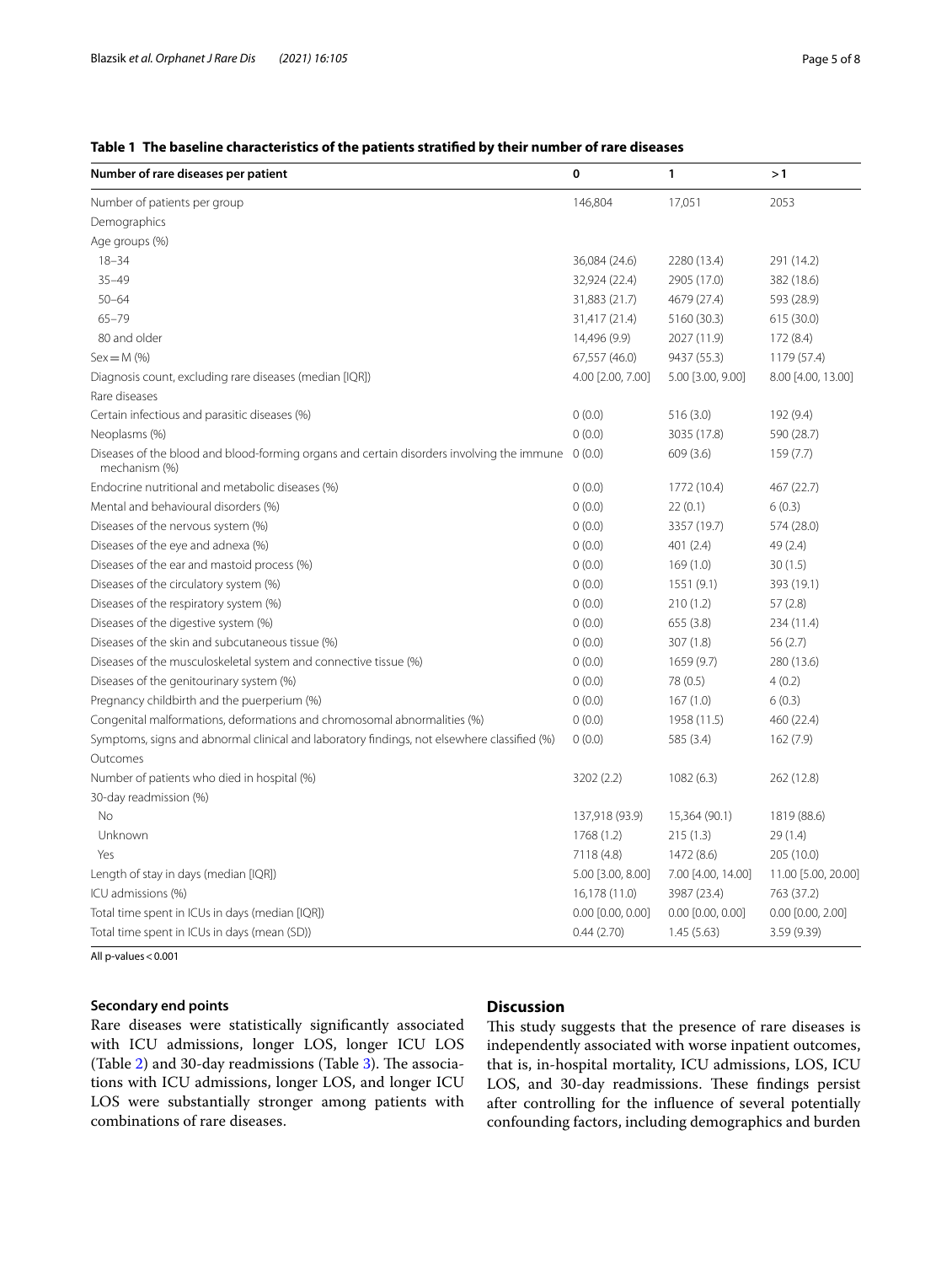<span id="page-5-0"></span>

|  | Table 2 Multivariable regression models for in-hospital mortality, ICU admissions, LOS, and ICU LOS |  |
|--|-----------------------------------------------------------------------------------------------------|--|
|  |                                                                                                     |  |

| Variable                                       | In-hospital death |              | <b>ICU</b> admission |              | <b>LOS</b> |              | <b>ICU LOS</b> |              |
|------------------------------------------------|-------------------|--------------|----------------------|--------------|------------|--------------|----------------|--------------|
|                                                | <b>OR</b>         | (95% CI)     | OR                   | (95% CI)     | Exp(B)     | (95% CI)     | Exp(B)         | (95% CI)     |
| Patients without rare diseases                 | Ref               |              | Ref                  |              | Ref        |              | Ref            |              |
| Patients with one rare disease                 | 1.80              | (1.67, 1.95) | 1.64                 | (1.57, 1.71) | 1.28       | (1.27, 1.29) | 1.14           | (1.10, 1.18) |
| Patients with more than one rare disease       | 2.78              | (2.39, 3.23) | 2.23                 | (2.01, 2.48) | 1.49       | (1.45, 1.54) | 1.40           | (1.30, 1.51) |
| Patients aged 18-34                            | Ref               |              | Ref                  |              | Ref        |              | Ref            |              |
| Patients aged 35-49                            | 2.05              | (1.72, 2.45) | 1.49                 | (1.40, 1.58) | 1.07       | (1.06, 1.08) | 1.03           | (0.98, 1.09) |
| Patients aged 50-64                            | 3.76              | (3.20, 4.41) | 2.18                 | (2.06, 2.30) | 1.10       | (1.09, 1.11) | 0.97           | (0.93, 1.01) |
| Patients aged 65-79                            | 4.46              | (3.81, 5.23) | 2.03                 | (1.92, 2.14) | 1.04       | (1.03, 1.05) | 0.85           | (0.82, 0.89) |
| Patients aged 80 and older                     | 7.88              | (6.72, 9.25) | 1.16                 | (1.09, 1.25) | 0.97       | (0.95, 0.98) | 0.71           | (0.67, 0.75) |
| Female sex                                     | Ref               |              | Ref                  |              | Ref        |              | Ref            |              |
| Male sex                                       | 1.19              | (1.11, 1.26) | 1.71                 | (1.66, 1.77) | 0.95       | (0.94, 0.95) | 0.97           | (0.94, 0.99) |
| Number of diagnoses (excluding rare diseases), |                   |              |                      |              |            |              |                |              |
| per additional diagnosis                       | 1.20              | (1.19, 1.20) | 1.20                 | (1.20, 1.21) | 1.10       | (1.10, 1.10) | 1.12           | (1.12, 1.12) |
| Year discharged,                               |                   |              |                      |              |            |              |                |              |
| per additional year                            | 0.91              | (0.90, 0.92) | 0.94                 | (0.93, 0.94) | 0.99       | (0.99, 0.99) | 0.95           | (0.94, 0.95) |

ICU: intensive care unit, LOS: length of stay

<span id="page-5-1"></span>**Table 3 Multivariable regression model for 30-day readmissions**

| Variable                                          |           | 30-day<br>readmission |  |  |  |
|---------------------------------------------------|-----------|-----------------------|--|--|--|
|                                                   | <b>OR</b> | (95% CI)              |  |  |  |
| Patients without rare diseases                    | ref       |                       |  |  |  |
| Patients with one rare disease                    | 1.57      | (1.47, 1.68)          |  |  |  |
| Patients with more than one rare disease          | 1.64      | (1.37, 1.96)          |  |  |  |
| Patients aged 18-34                               | ref       |                       |  |  |  |
| Patients aged 35-49                               | 1.11      | (1.02, 1.21)          |  |  |  |
| Patients aged 50-64                               | 1.33      | (1.23, 1.44)          |  |  |  |
| Patients aged 65-79                               | 1.40      | (1.29, 1.52)          |  |  |  |
| Patients aged 80 and older                        | 1.31      | (1.18, 1.44)          |  |  |  |
| Female sex                                        | ref       |                       |  |  |  |
| Male sex                                          | 1.26      | (1.20, 1.33)          |  |  |  |
| Number of diagnoses (excluding rare diseases),    |           |                       |  |  |  |
| per additional diagnosis                          | 1.02      | (1.02, 1.03)          |  |  |  |
| Year discharged,                                  |           |                       |  |  |  |
| per additional year                               | 0.99      | (0.98, 1.01)          |  |  |  |
| No previous stays (within prior two years)        | ref       |                       |  |  |  |
| 1 previous stay (within prior two years)          | 1.87      | (1.74, 2.00)          |  |  |  |
| 2 previous stays (within prior two years)         | 2.80      | (2.53, 3.11)          |  |  |  |
| 3 or more previous stays (within prior two years) | 5.86      | (5.33, 6.44)          |  |  |  |
| Length of stay,                                   |           |                       |  |  |  |
| per additional day                                | 1.01      | (1.01, 1.01)          |  |  |  |

of disease  $[18]$  $[18]$ . While we observed those associations in patients with a single rare disease, our study might be the frst suggesting substantially stronger associations of

combined rare diseases with worsening of some inpatient outcomes, especially in-hospital mortality and ICU LOS.

Rare diseases have been found to account for a greater average length of stay than what the general inpatient population shows [[10,](#page-7-7) [11\]](#page-7-8). Specifc rare diseases, like muscular dystrophies, spina bifda and fragile X syndrome were associated with a higher 30-day all-cause readmission rate [\[19\]](#page-7-14). Rare diseases seem to be associated with signifcant economic burden [\[20](#page-7-15)] and a disparity was found regarding healthcare costs and the proportion of the population with rare diseases [[10](#page-7-7), [11\]](#page-7-8).

To our knowledge, this is the frst study on inpatients with rare diseases that analyzes associations with fve important clinical outcomes. Moreover, we paid special attention to patient groups with more than one rare disease, thereby investigating the possibility of dose– response relationships between the number of rare diseases and clinical outcomes. The only outcome not necessarily suggesting such a dose–response relationship was 30-day readmissions. Whether a rare disease is present seems to infuence clinical outcomes of the inpatients and in turn hospital resource utilization, which is of signifcance for public health and the healthcare system as a whole.

On the one hand, we considered a broad catalogue of ICD-10 coded rare diseases. On the other hand, our proportion of inpatients with rare diseases might be higher than it would be in other Swiss institutions, because our cohort was derived from a tertiary care academic medical center with highly specialized clinical units and experts providing highly specialized care. Many patients are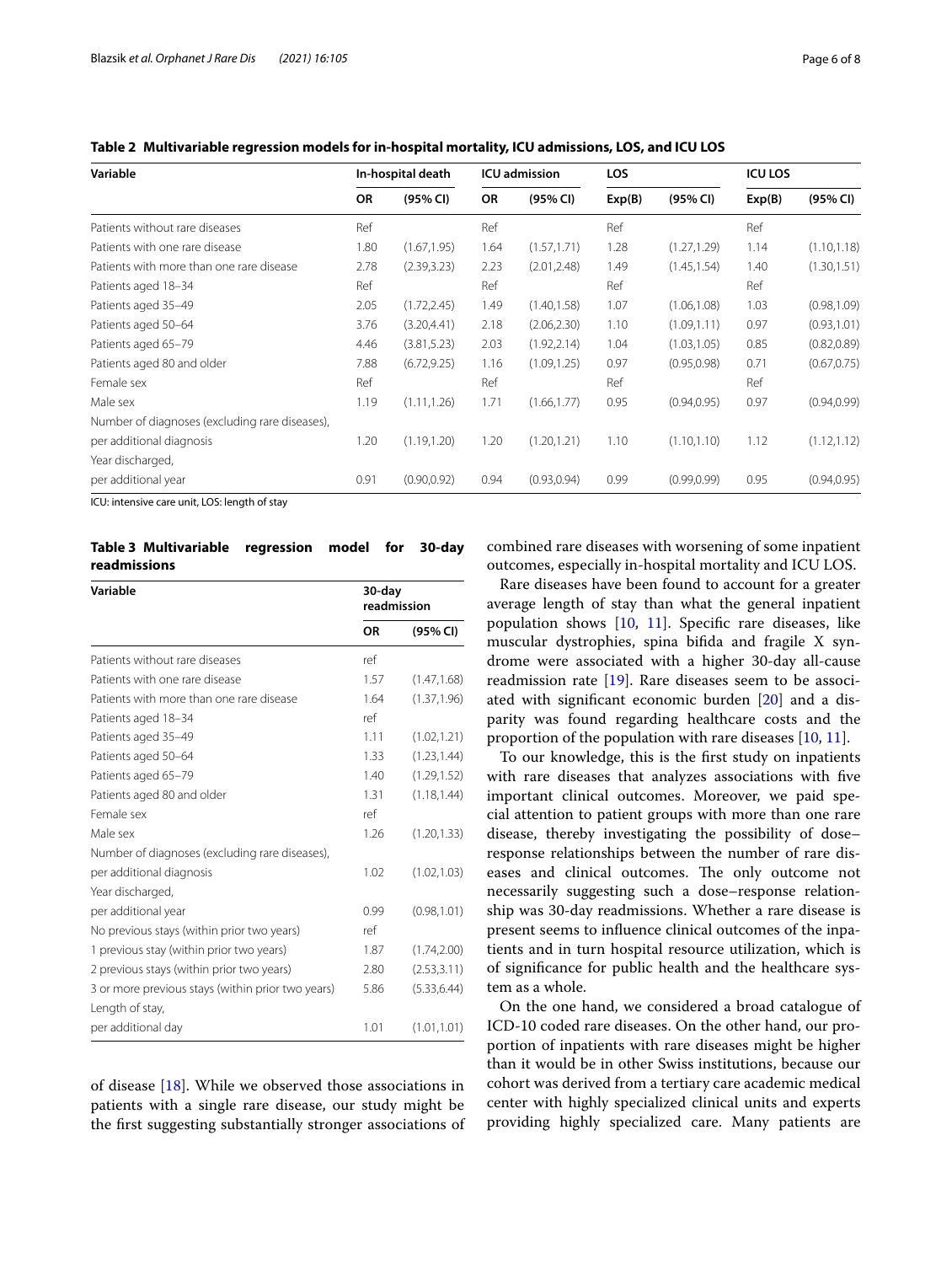referred to our institution due to the level of specialization also in respect of diagnostic competencies.

The limitations of our study should be taken into account in interpreting our results. A single center study like ours provides a lower generalizability of the results and conclusions than multi-center studies. However, we included all patients with at least one diagnosis, that is, a large, comprehensive and medically diverse inpatient cohort, which may have improved generalizability. Further, ICD codes are mainly added to the health records for billing and administrative purposes but not for research [\[21](#page-7-16)], and we cannot rule out that some rare diseases that are predominantly treated in outpatient settings might have been missed in our study. Also, rare diseases are underrepresented in healthcare coding systems and only a modest fraction of rare diseases have codes in the ICD-10 coding system  $[16]$  $[16]$ . Still, we considered a broader catalogue of ICD-10 coded rare diseases than any other study we are aware of  $[10, 11]$  $[10, 11]$  $[10, 11]$  $[10, 11]$ . The ICD-11 coding system will provide a substantially improved representation of rare diseases [\[16](#page-7-17)] than the current system. This will make rare diseases more visible in the coding system, and also, it will hopefully support and enhance epidemiological research regarding rare diseases. Finally, some interesting data were not available in our dataset: (i) We only had information on in-hospital deaths, but we did not know whether a patient died after discharge. In this context, we cannot rule out that some patients or their families preferred a diferent setting for end-of-life care than that provided in this study. And (ii) insurance status of patients was not available in our dataset and we were therefore unable to control for it in our regression analyses. Nevertheless, Switzerland has a highly rated health system with mandatory health insurance and nearly universal access to health care [\[22](#page-7-18), [23](#page-7-19)].

The findings of this study suggest that  $-$  across a medically diverse adult inpatient population — patients with rare diseases difer from those with more common diseases. These differences manifest in form of worse clinical outcomes which also entails economic consequences. We therefore advocate that patients with rare diseases should receive special attention in the inpatient setting in order to obtain the best possible outcomes. Since our dataset included only adult inpatients, future studies could investigate whether our fndings can be replicated in datasets derived from children's hospitals.

In conclusion, we analyzed a large and diverse inpatient cohort, we considered a broad catalogue of ICD-10 coded rare diseases, and we demonstrated that rare diseases are independently associated with worse clinical outcomes among inpatients. This might be the first study suggesting that patients with combinations of rare diseases are

at even higher risk, especially for in-hospital death and increased ICU LOS. Our results have important clinical implications as well as implications for healthcare utilization and costs, and it seems critical that future eforts are undertaken to fnd ways to improve clinical outcomes of inpatients with rare diseases.

## **Supplementary information**

The online version contains supplementary material available at [https://doi.](https://doi.org/10.1186/s13023-021-01737-0) [org/10.1186/s13023-021-01737-0](https://doi.org/10.1186/s13023-021-01737-0).

<span id="page-6-2"></span>**Additional fle 1**. Catalogue of ICD-10 coded rare diseases.

#### **Acknowledgements**

Not applicable.

#### **Authors' contributions**

HD conceived the study. RMB, PEB, MC and HD designed the study. VvW contributed to the statistical analyses and to epidemiological aspects. PEB and KT processed the data and PEB performed the statistical analyses. All authors interpreted data. RMB and PEB drafted the manuscript, with all authors critically commenting on the draft. All authors approved the fnal submitted version of the manuscript.

#### **Funding**

This study was performed by the Division of Occupational and Environmental Medicine of the University of Zurich and the Department of Internal Medicine of the University Hospital Zurich, Switzerland.

#### **Availability of data and materials**

Data are available from the authors upon reasonable request and with permission of the University Hospital Zurich.

#### **Ethics approval and consent to participate**

The present investigation used completely anonymous data and conformed with the local law and the ethical review and research policies.

## **Consent for publication**

Not applicable.

#### **Competing interests**

The authors declare that they have no competing interests.

#### **Author details**

<sup>1</sup> Division of Occupational and Environmental Medicine, Epidemiology, Biostatistics and Prevention Institute, University of Zurich and University Hospital Zurich, Hirschengraben 84, 8001 Zurich, Switzerland.<sup>2</sup> Department of Internal Medicine, University Hospital Zurich, Zurich, Switzerland. 3 Department of Epidemiology, Epidemiology, Biostatistics and Prevention Institute, University of Zurich, Zurich, Switzerland. 4 Institute for Implementation Science in Health Care, University of Zurich, Zurich, Switzerland.

Received: 10 July 2020 Accepted: 11 February 2021 Published online: 27 February 2021

#### **References**

- <span id="page-6-0"></span>1. Richter T, Nestler-Parr S, Babela R, Khan ZM, Tesoro T, Molsen E, et al. Rare disease terminology and defnitions-a systematic global review: report of the ispor rare disease special interest group. Value Health. 2015;18(6):906–14.
- <span id="page-6-1"></span>2. Nguengang Wakap S, Lambert DM, Olry A, Rodwell C, Gueydan C, Lanneau V, et al. Estimating cumulative point prevalence of rare diseases: analysis of the Orphanet database. Eur J Hum Genet. 2020;28(2):165–73.